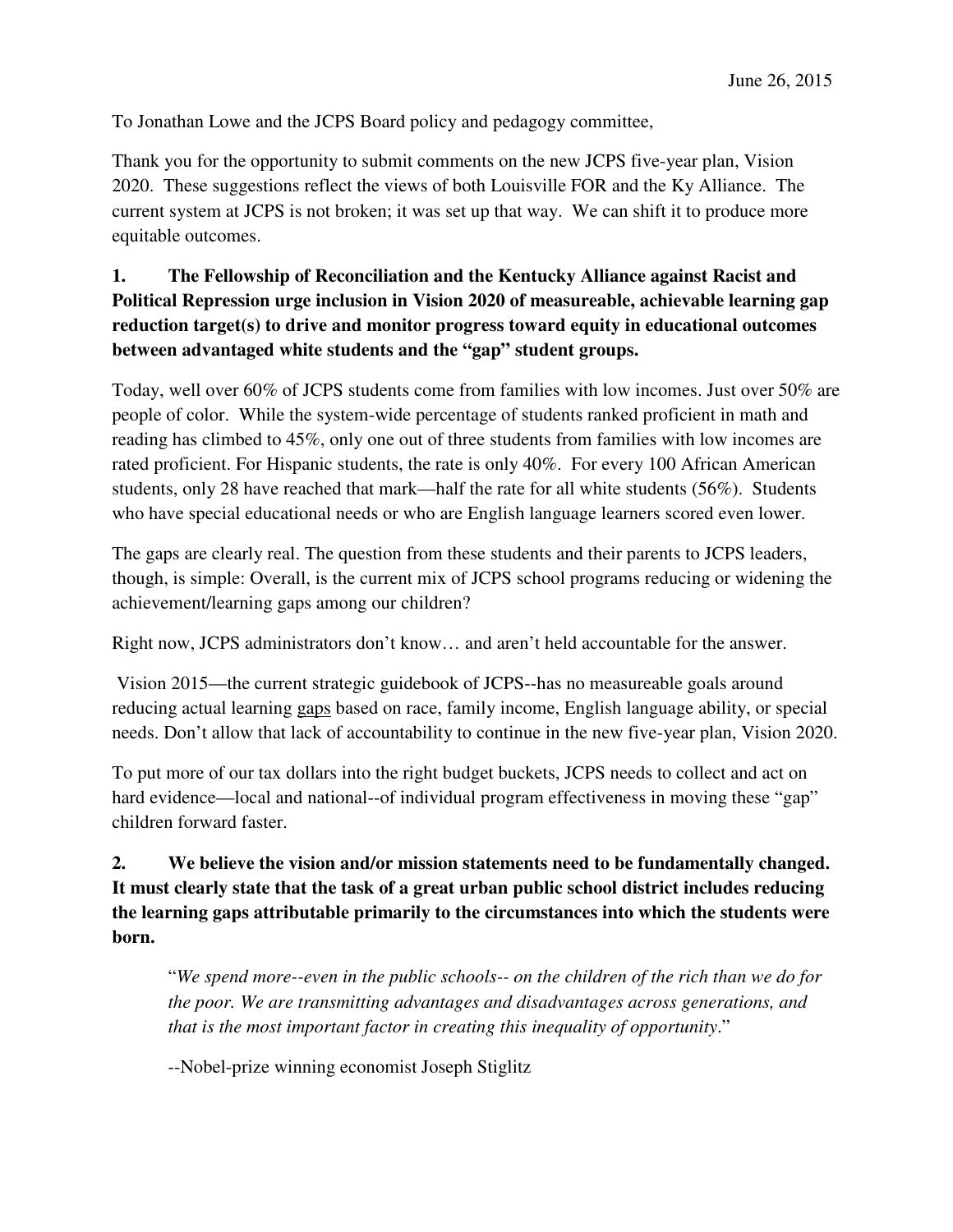JCPS programs and resource allocations should reduce the learning and skills gaps compared with advantaged students. They must create a more level competitive field as its students graduate and enter college or the job market.

Race and socio-economic status of students are unrelated to the student's innate potential, but are still strong predictors of student achievement today. KY Department of Education data for JCPS in school years 2012-2014 shows that while math and reading proficiency for every demographic group—race/ethnicity, low income, English language learners, special needs – showed improvement, the generally more-advantaged white student group rose by more percentage points than any of the so-called "gap" groups.

That means those learning gaps are increasing, and therefore that JCPS is still a part of institutionalizing the inequity that persists in our society and community.

 The Seattle Public Schools (SPS) system is addressing the same challenge. Their Policy #0030, passed 8/15/2012 (attached) addresses Ensuring Educational and Racial Equity. It says, concisely and elegantly, that

*"…Seattle Public Schools will: Raise the achievement of all students while narrowing the gaps between the lowest and highest performing students; …"* 

SPS is finding that narrowing the gaps in learning does not mean giving up improvements for higher performing students. Both should be the mission of any diverse, public school system. It is a matter of rebalancing budget, resources and programs—and adding new resources when and where necessary—to close the disparities.

JCPS needs this kind of clear statement of over-arching, guiding principles regarding equity.

# **3. JCPS should have an alternative measure for gap reduction**

Using the intense, once-a-year state testing to measure progress may be a state requirement currently imposed on JCPS, but it is probably not the best way to measure and compare student progress and learning gap reduction.

The No Child Left Behind Act is up for renewal right now. Students and their parents in several states have organized test day walk-outs against these stressful, distracting, high-stakes, multiple choice tests. It makes no sense to rely on—to enshrine-- these measures as the basis for seeing what best helps our students over the next five years.

JCPS leadership must research available alternatives for broader, measurable indicators of demonstrated student progress in gap reduction and overall learning. Not only would these be more useful to classroom teachers' ongoing , real-time adjustments for student learning, they would be less likely to be "gamed" for short-term improvements in district- and school-wide results. Right now for example, the focus on attaining the "proficiency" rating encourages extra focus on students who just missed reaching that level—so-called bubble students—so they reach proficiency. Ask any teacher. This leads to short-term improvements in the overall achievement results, but the extra instruction/mentoring disproportionally focuses on the higher-performing